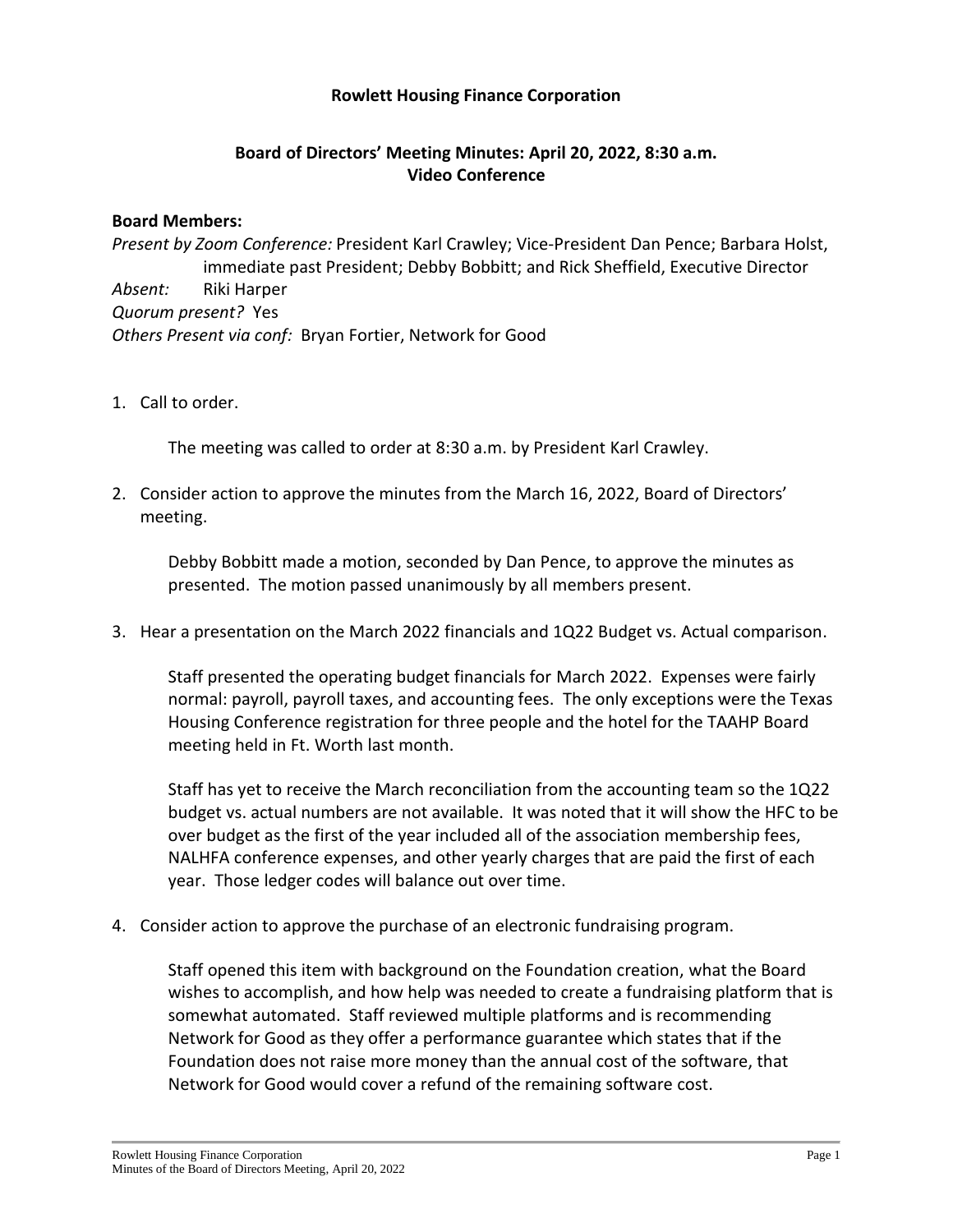Bryan Fortier with Network for Good made a presentation to the Board, demonstrating the various features of the software. The goals are to have staff spend a minimal amount of time running the software, to personalize follow up with donor, and help the Foundation to create their "story". They would provide three months of direct coaching and create all of the cloud-based services for donor contact, fund management, and automatic 501(c)(3) receipts sent to donors.

The cost of the product and services for one year is \$2,700 and Network for Good takes a 3% processing fee out of each donation. They also offer the donor the opportunity to cover that fee when they donate.

During discussion, Karl Crawley mentioned that the Foundation should work to get qualified for the North Texas Day of Giving on September 22, 2022; staff took the action to follow up. Staff would need to create a logo and webpage for the Foundation. Mr. Crawley suggested that staff should reach out to GISD who had students create the HFC's webpage for assistance.

Dan Pence made a motion, seconded by Barbara Holst, to approve staff to enter into an agreement with Network for Good for a one year period at a cost of \$2,700. The motion passed unanimously by all members present.

## 5. New/Other Business

Staff confirmed that Riki Harper has decided not to travel to the NALHFA Annual Conference and will work to get registration fees and flights cancelled.

The Board discussed the possibility of resuming in person Board meetings. All members seemed to be in agreement that this would be a good idea. Staff was tasked to follow up with the Board about a week prior to the May  $18<sup>th</sup>$  meeting to confirm that this is still the case.

Staff discussed the single family infill project, noting that the contract for the vacant lot on Windward View had to be terminated. The lot is too small, given the HOA required side set-backs, to construct a home with a front-facing two car garage. The search for a vacant lot will continue.

The Board discussed a proposed acquisition project in Rowlett. The property is still in lease up and is about to be put on the market. The HFC would function as a tax exempt partner in the deal. Some concerns about the quality of the construction and other unknowns were expressed given that the seller is looking to unload the property so soon. Staff will follow up with the developer to address these issues.

Staff briefed the Board on discussions between RISE Residential and Pedcor for Pedcor to buy the Vista Northshore project from RISE. Pedcor is performing their due diligence on the deal. The numbers are very close and there is concern about the \$35M in bond